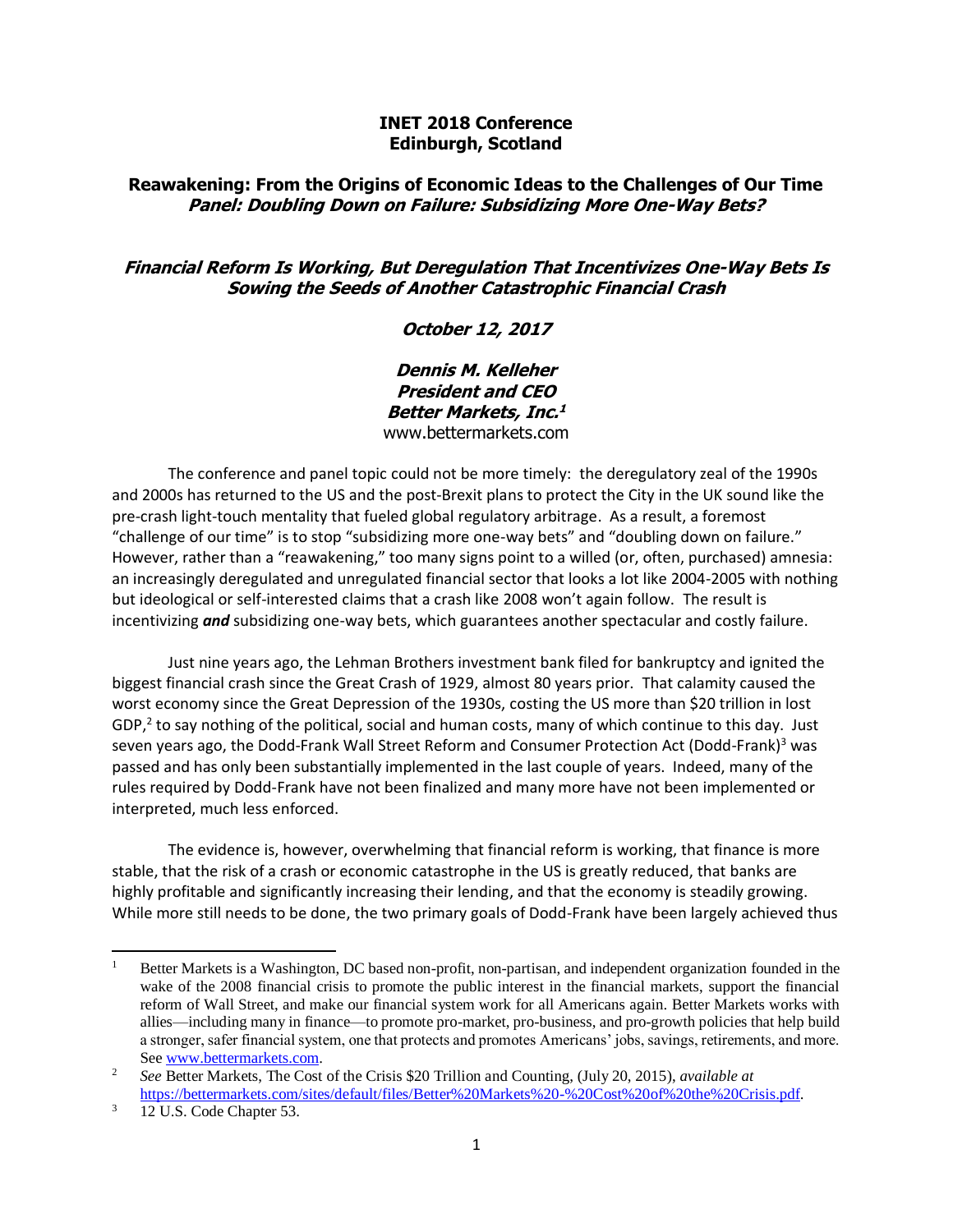far, despite relentless opposition from the financial industry and its allies. First, the most dangerous and unreasonable risks in the financial system have been greatly reduced and a financial crash is much less likely due to Dodd-Frank rules which:

- increase capital and liquidity,
- regulate derivatives,
- require living wills and stress tests,
- reduce counterparty exposure,
- protect financial consumers,
- police predatory conduct, and
- prohibit proprietary trading, among other reforms.

Second, to again serve their social purpose, justify their social costs and deserve their taxpayer backing, the rules have rebalanced and refocused the biggest, most dangerous banks *to* traditional banking activities and *away* from trading, which is little more than socially useless gambling designed to enrich a few thousand financiers and executives. As proved by record bank revenues and profits as well as increased lending to the real economy,<sup>4</sup> this has benefited not just the United States, but the entire financial system.

Importantly, these financial protection rules are focused primarily on the handful of uniquely dangerous financial institutions in the US and the world which have carved out a special exemption from the fundamental rule of capitalism that failure leads to bankruptcy.<sup>5</sup> These institutions are so gigantic, interconnected, leveraged, complex and critical to the basic functioning of society that they have become "too-big-to-fail" for fear of collapsing the entire financial system and leading to economic devastation on the scale of a second Great Depression. However, of the almost 6,000 banks in the US, only 41 have \$50 billion or more in assets, less than 1% of all banks,<sup>6</sup> which is the threshold for most of the enhanced financial protection rules.<sup>7</sup> Thus, properly regulating this handful of too-big-to-fail institutions is manageable if there is the political will to do so.

Unsurprisingly with the tens of billions of dollars at stake for the too-big-to-fail firms, there is an all-out attack on financial reform in the United States (as exemplified by the first two financial regulation reports issued by President Trump's Treasury Department<sup>8</sup> and the passage by the House of

l

<sup>7</sup> See Better Markets' Fact Sheet "Everything You Need to Know About the \$50 Billion Threshold," (Updated November 28,  $2016$ , [https://bettermarkets.com/sites/default/files/50b%20Fact%20Sheet%20Updated%20Long%20Version%2011.28](https://bettermarkets.com/sites/default/files/50b%20Fact%20Sheet%20Updated%20Long%20Version%2011.28.16_0.pdf) [.16\\_0.pdf](https://bettermarkets.com/sites/default/files/50b%20Fact%20Sheet%20Updated%20Long%20Version%2011.28.16_0.pdf) .

<sup>&</sup>lt;sup>4</sup> See text and data infra note 49 and following.<br><sup>5</sup> This is not an academic rule, but foundational

<sup>5</sup> This is not an academic rule, but foundational to capitalism, including in particular to market discipline and moral hazard. As the Vice Chairman of the Federal Deposit Insurance Corporation, Tom Hoenig, put in when discussing deposit insurance, "the threat of failure serves to ensure that banks remain more sensitive to risk, and it inhibits the industry from trending toward excessive risk." Tom Hoenig, "Deposit Insurance: Addressing the Moral

Hazard Effect," October 11, 2017,<https://www.fdic.gov/news/news/speeches/spoct1117.html> .<br>
"Biggest US Banks by Asset Size 2017," Money Summit, Februa 6 "Biggest US Banks by Asset Size 2017," *Money Summit*, February 9, 2017, [https://www.mx.com/moneysummit/biggest-banks-by-asset-size-united-states.](https://www.mx.com/moneysummit/biggest-banks-by-asset-size-united-states)

<sup>8</sup> "A Financial System That Creates Economic Opportunities: Banks and Credit Unions", U.S. Department of the Treasury, June 2017, [https://www.treasury.gov/press-center/press](https://www.treasury.gov/press-center/press-releases/Documents/A%20Financial%20System.pdf)[releases/Documents/A%20Financial%20System.pdf;](https://www.treasury.gov/press-center/press-releases/Documents/A%20Financial%20System.pdf) "A Financial System That Creates Economic Opportunities: Capital Markets", U.S. Department of the Treasury, October 2017, [https://www.treasury.gov/press-center/press](https://www.treasury.gov/press-center/press-releases/Documents/A-Financial-System-Capital-Markets-FINAL-FINAL.pdf)[releases/Documents/A-Financial-System-Capital-Markets-FINAL-FINAL.pdf.](https://www.treasury.gov/press-center/press-releases/Documents/A-Financial-System-Capital-Markets-FINAL-FINAL.pdf)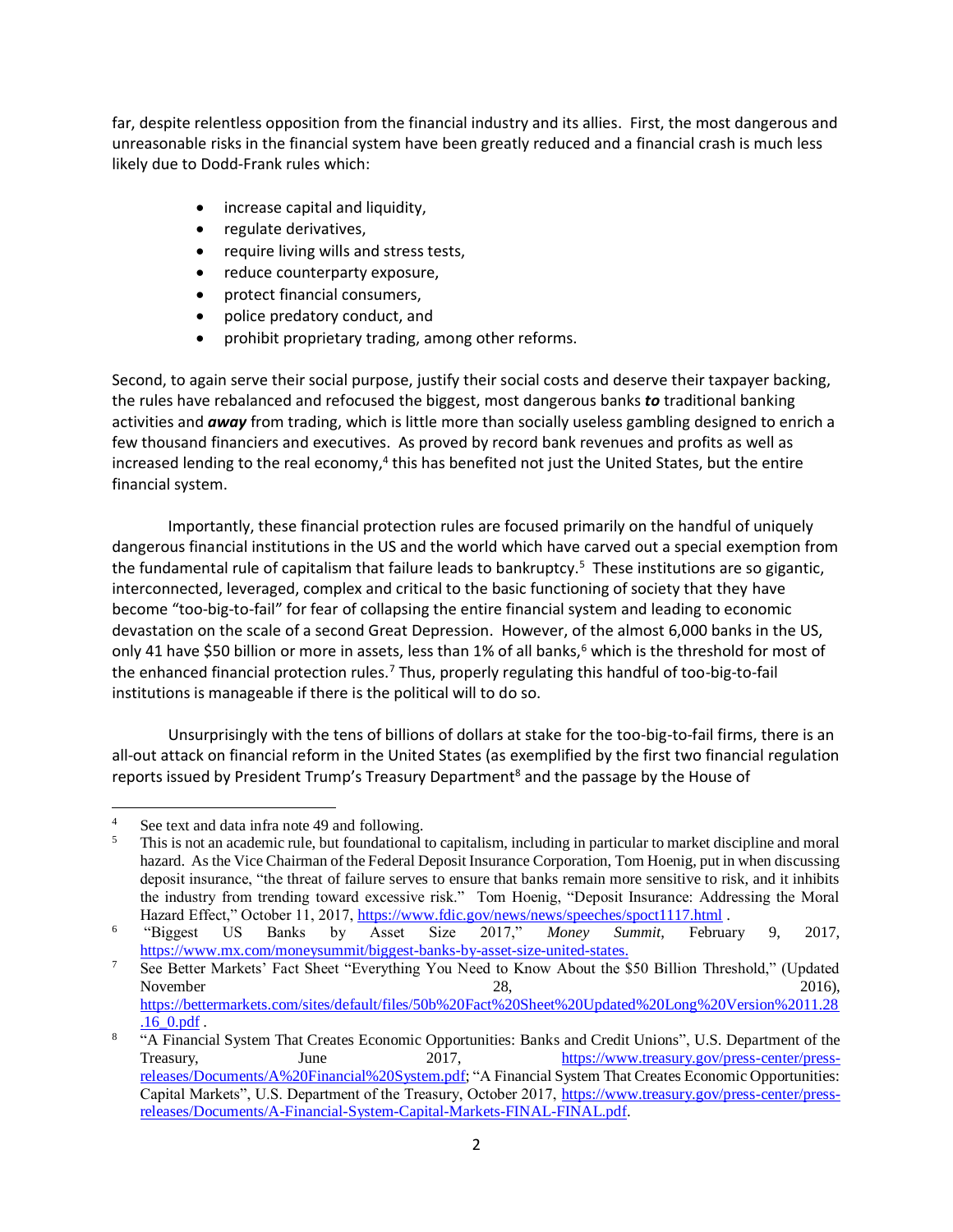Representatives of the CHOICE Act<sup>9</sup>), mostly under the pretext of reducing a claimed onerous burden from Dodd-Frank rules, which are, critics say, reducing economic growth. While the facts demonstrate that none of that is true, deregulation is proceeding apace.<sup>10</sup> This paper will first discuss a key example illustrating the dangerous developments in the US, which will likely once again lead to that handful of enormous financial institutions externalizing their costs, shifting them to taxpayers, while greatly increasing the likelihood of a crash.<sup>11</sup> The paper will then review the data demonstrating that the claimed basis for these deregulatory actions is baseless and conclude with a warning from two leading global financial statesmen about the dangers of deregulation and the need for leadership and courage to fight it. That is the challenge of our time.

### **Gutting the Financial Stability Oversight Council and the Dangerous Deregulation of AIG: Incentivizing a Bailout Culture and Cycle**

One of the most important reforms of Dodd-Frank was the creation<sup>12</sup> of the Financial Stability Oversight Council (FSOC),<sup>13</sup> comprised of federal and state financial regulators<sup>14</sup> chaired by the Secretary of the Treasury with the mission to identify and respond to risks that threaten the financial stability of the United States. A primary mission of FSOC was to ensure that the shadow banking system was regulated. The key mechanism for FSOC to achieve that was by designating systemically significant nonbanks for heightened regulation if appropriate and after considerable data-driven analysis. Even then, such a nonbank could only be designated pursuant to a two-thirds vote of FSOC's ten voting members.

 $^{9}$  H.R. 10 (2017)<br><sup>10</sup> For example on

<sup>10</sup> For example, on October 12, 2017, the House Financial Services Committee "passed 22 bills to easy regulations." Patrick Temple-West "House Financial Services passes 22 bills to ease regulations." *PoliticoPro*, October 12, 2017, [https://www.politicopro.com/financial-services/story/2017/10/house-financial-services-passes-22-bills-to](https://www.politicopro.com/financial-services/story/2017/10/house-financial-services-passes-22-bills-to-ease-regulations-163330)[ease-regulations-163330](https://www.politicopro.com/financial-services/story/2017/10/house-financial-services-passes-22-bills-to-ease-regulations-163330)

<sup>11</sup> It should also be noted that the next financial crash will almost certainly be worse than the last one because the fiscal, monetary, political and social capacity to respond are all greatly reduced. For example, monetary policy in the US is fully extended with near zero interest rates and a \$4+ trillion balance sheet and fiscal policy is constrained by deficits, debt and selective austerity hysteria.

<sup>&</sup>lt;sup>12</sup> See Better Markets Fact Sheet "The Financial Stability Oversight Council: Saving Taxpayers from the Next AIG and the Next Crisis" (Nov. 2015) [https://bettermarkets.com/sites/default/files/Fact%20Sheet%20-](https://bettermarkets.com/sites/default/files/Fact%20Sheet%20-%20The%20Financial%20Stability%20Oversight%20Council%20--%2011-2-2015.pdf) [%20The%20Financial%20Stability%20Oversight%20Council%20--%2011-2-2015.pdf](https://bettermarkets.com/sites/default/files/Fact%20Sheet%20-%20The%20Financial%20Stability%20Oversight%20Council%20--%2011-2-2015.pdf) and Testimony of Dennis Kelleher before the United States Senate Committee on Banking Housing, and Urban Affairs "FSOC Accountability: Nonbank Designations" (Mar. 25, 2015) [https://bettermarkets.com/sites/default/files/Dennis%20Kelleher%20Testimony%203-25-15\\_0.pdf.](https://bettermarkets.com/sites/default/files/Dennis%20Kelleher%20Testimony%203-25-15_0.pdf)

<sup>13</sup> 12 U.S. Code § 5321

<sup>14</sup> The FSOC's voting members are: the Treasury Secretary; the Chair of the Federal Reserve Board of Governors (Fed); the Comptroller of the Currency; the Director of the Consumer Financial Protection Bureau; the Chair of the Securities and Exchange Commission (SEC); the Chair of the Federal Deposit Insurance Corporation (FDIC); the Chair of the Commodity Futures Trading Commission (CFTC); the Director of the Federal Housing Finance Agency; the Chair of the National Credit Union Administration Board; and an insurance expert appointed by the President and confirmed by the Senate. FSOC's non-voting members include the Director of the Office of Financial Research; the Director of the Federal Insurance Office; a state insurance commissioner selected by the various state insurance commissioners; a state banking supervisor selected by the various state banking supervisors; and a state securities commissioner selected by the various state securities commissioners. See notes supra 12 and 13.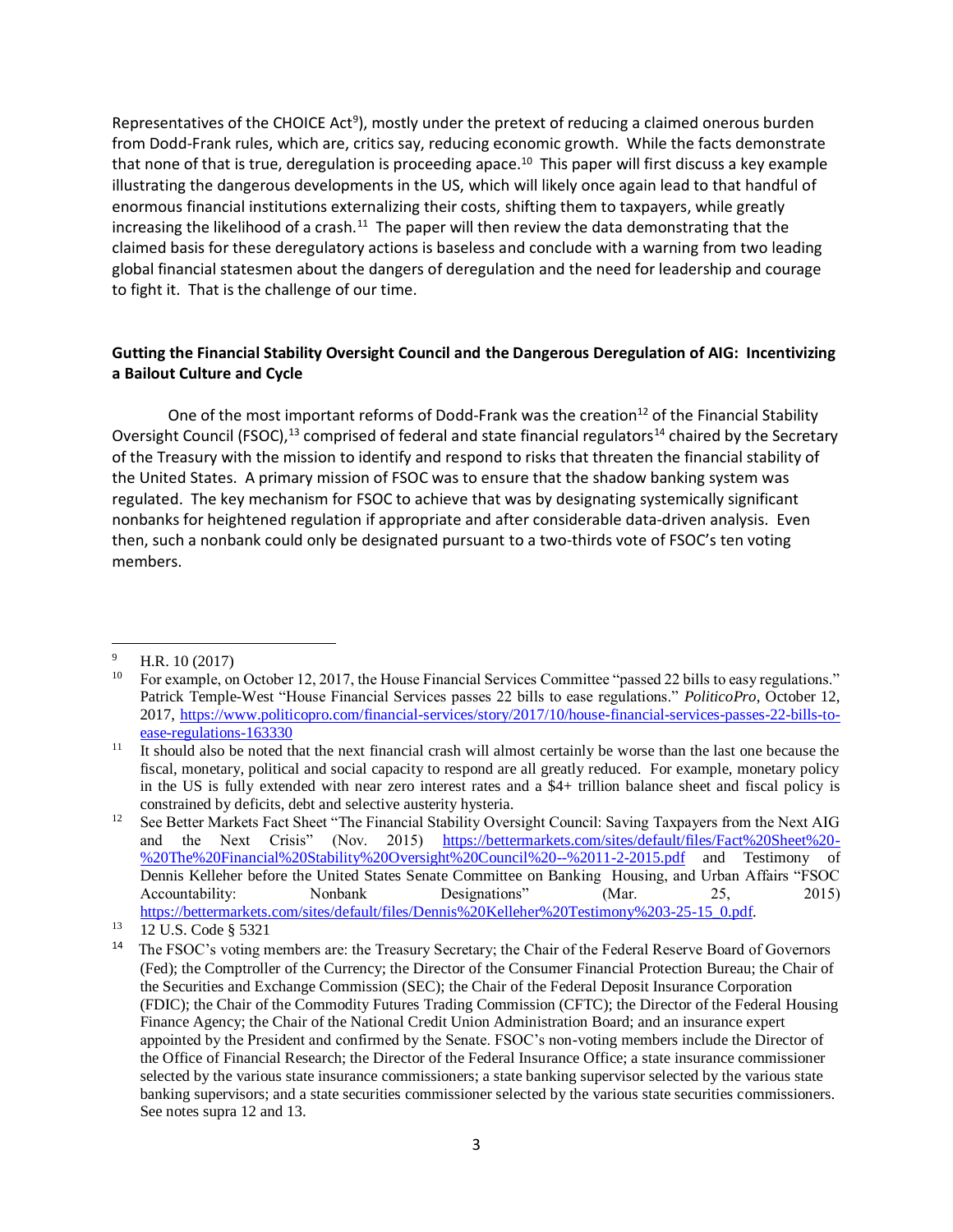While innumerable nonbanking institutions received massive bailouts in 2008-2009,<sup>15</sup> which by definition meant that they were systemically significant, the Obama administration only designated four systemically significant nonbanks for increased regulation before leaving office.<sup>16</sup> Two were and should have been entirely noncontroversial. One was AIG, which not only failed spectacularly and engaged in outlandishly irresponsible conduct, but also required an unlimited bailout that just happened to amount to \$182 billion.<sup>17</sup> The other was GE, which, although with fewer headlines and less egregiousness, would have gone bankrupt without being bailed out as well. The other two were global insurance companies, Prudential and MetLife.<sup>18</sup>

However, as soon as they arguably gained the necessary two-thirds voting representation,<sup>19</sup> President Trump's appointees to the FSOC (plus Fed Chair Janet Yellen) voted to deregulate AIG,<sup>20</sup> the gigantic global financial firm that was at the center of causing and spreading the catastrophic 2008 financial crash. This "landmark move"<sup>21</sup> (technically, de-designating AIG as a systemically significant nonbank<sup>22</sup>) is the first major financial regulatory decision of the Trump administration and makes clear that the Trump administration's deregulatory rhetoric is going to become a reality. For many reasons, this is extremely unwise and makes another costly financial crash more likely and sooner rather than later.

First, designating systemically significant nonbanks is the critical reform<sup>23</sup> in ending the dangerous pre-crisis two-tiered regulatory system that enabled massive risks to build up unregulated and unseen in the shadow banking system until they blew up and required taxpayer bailouts to prevent the collapse of the global financial system and a second Great Depression. Pre-crash, banks were

<sup>15</sup> <sup>15</sup> See SIGTARP Quarterly Report to Congress, July 21, 2009, [https://www.sigtarp.gov/Quarterly%20Reports/July2009\\_Quarterly\\_Report\\_to\\_Congress.pdf.](https://www.sigtarp.gov/Quarterly%20Reports/July2009_Quarterly_Report_to_Congress.pdf)

<sup>&</sup>lt;sup>16</sup> See, generally, US Department of the Treasury, Financial Stability Oversight Council, Designations, <https://www.treasury.gov/initiatives/fsoc/designations/Pages/default.aspx> .

<sup>&</sup>lt;sup>17</sup> While the AIG bailout ultimately amounted to \$182.5 billion, the amount of money that would be necessary to stop AIG's collapse and the contagion it would have unleashed when it was initially bailed out was unknown. The federal government, with the Fed in the lead, committed to any amount necessary to prevent that collapse and contagion, thus the bailout was unlimited.

<sup>&</sup>lt;sup>18</sup> The discussion here focuses on AIG, but both Prudential and MetLife are expected to be de-designated as well based on the statements and actions of officials in the Trump administration. If that happens, the result will be that not a single nonbank financial firm will be determined to be systemically significant or regulated as such.

<sup>&</sup>lt;sup>19</sup> The statute requires a two-thirds vote of the 10 voting members of FSOC to de-designate, which in this case would be impossible because there were three votes against de-designation and SEC Chair was recused from voting due to his or his law firm's prior representation of AIG. However, FSOC received a legal opinion that his recusal did not have to count toward the vote tally, allowing de-designation based on a 6-3 vote. See Zachary Warmbrodt, "AIG Escapes Tougher Regulation 9 Years After Bailout," Politico Pro, September 29, 2017.

<sup>20</sup> Allistair Gray, Barney Jopson, and Ben McLannahan, "AIG freed from 'too big to fail' regulation", *Financial Times*, September 29, 2017, [https://www.ft.com/content/263488f0-a48f-11e7-b797](https://www.ft.com/content/263488f0-a48f-11e7-b797-b61809486fe2?sharetype=share) [b61809486fe2?sharetype=share.](https://www.ft.com/content/263488f0-a48f-11e7-b797-b61809486fe2?sharetype=share) 

<sup>21</sup> Allistair Gray, "AIG sheds \$150m in costs along with Sifi label" *Financial Times*, October 1, 2017, [https://www.ft.com/content/31b36b9a-a662-11e7-93c5-648314d2c72c.](https://www.ft.com/content/31b36b9a-a662-11e7-93c5-648314d2c72c)

<sup>&</sup>lt;sup>22</sup> Financial Stability Oversight Council, "Notice and Explanation of the Basis for the Financial Stability Oversight Council's Rescission of Its Determination Regarding American International Group, Inc. (AIG)," *Washington: U.S. Department of the Treasury,* 2017), [https://www.treasury.gov/initiatives/fsoc/designations/Documents/American\\_International\\_Group,\\_Inc.\\_\(Resci](https://www.treasury.gov/initiatives/fsoc/designations/Documents/American_International_Group,_Inc._(Rescission).pdf) [ssion\).pdf.](https://www.treasury.gov/initiatives/fsoc/designations/Documents/American_International_Group,_Inc._(Rescission).pdf)

<sup>&</sup>lt;sup>23</sup> See Testimony of Dennis Kelleher before the United States Senate Committee on Banking Housing, and Urban Affairs "FSOC Accountability: Nonbank Designations" (Mar. 25, 2015) [https://bettermarkets.com/sites/default/files/Dennis%20Kelleher%20Testimony%203-25-15\\_0.pdf.](https://bettermarkets.com/sites/default/files/Dennis%20Kelleher%20Testimony%203-25-15_0.pdf)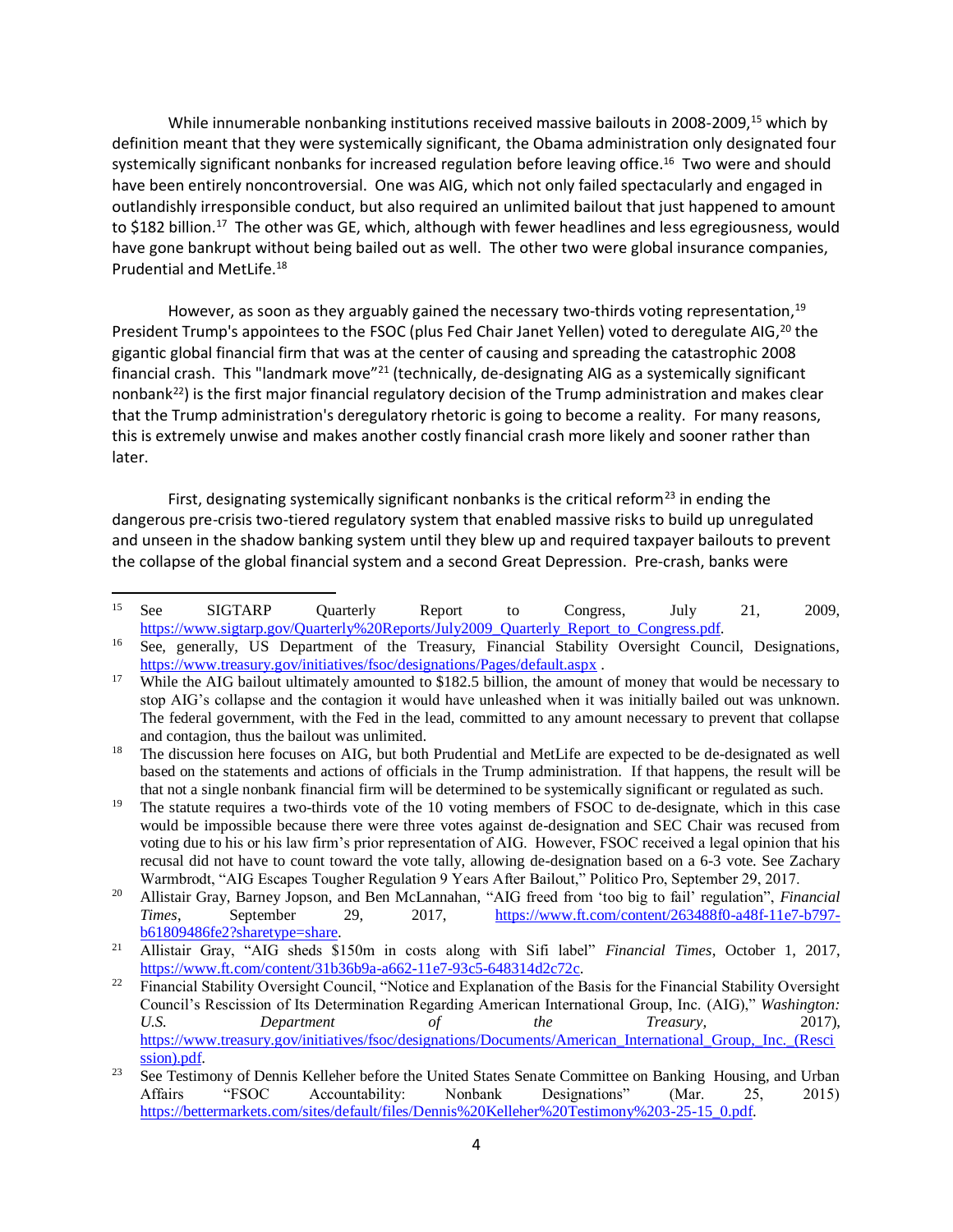regulated by the Fed, FDIC, OCC and OTS, but financial firms engaging in very high-risk bank-like activities were lightly regulated, if they were regulated at all. Unsurprisingly, bank-like activities and their associated risks then migrated from the higher cost, regulated banking system to the lower cost, unregulated shadow banking system, which is where much of the crash was spawned. Making systemically significant banks and nonbanks alike internalize the costs of their high-risk activities via heightened regulation was intended to end these misaligned incentives and opportunities for regulatory arbitrage.

As then-Fed Chairman Ben Bernanke explained, that is exactly what AIG did: "AIG exploited a huge gap in the regulatory system. There was no oversight of [AIG's] Financial Products division. This was a hedge fund, basically, that was attached to a large and stable insurance company."<sup>24</sup> Given AIG did not reserve or post margin for the credit default swaps (CDS) it sold, it was also probably the most highly leveraged hedge fund in the world at the time as well as the most interconnected.

There was bipartisan and industry support in 2009-2010<sup>25</sup> for creating an entity to make sure that didn't happen again. FSOC was the result and it is the only governmental entity with the power and duty to analyze and regulate systemically significant nonbanks. Nevertheless, the Trump administration appears committed to neutering FSOC and using it as a mechanism to deregulate finance. This will lead to the recreation of the two-tier regulatory system and the revival of a dangerous and fragile shadow banking system as regulatory arbitrage incentivizes risk to again move out of the regulated banking system.

Second, the criticisms of FSOC and its regulation of systemically significant nonbanks doesn't match the reality. FSOC has been cautious to a fault in using its designation authority, particularly in light of the many nonbanks that had to be bailed out in 2008 and 2009.<sup>26</sup> Yet, during the entire Obama administration, FSOC only designated four nonbanks as systemically significant and, as mentioned above, two of the four (AIG and GE) were incontestable. Such minimal action proves that FSOC has not been some out-of-control, designation-happy entity, and this overly cautious approach was before the Trump administration.

As for the Trump administration, Treasury Secretary Mnuchin said, when announcing FSOC's deregulation of AIG, that "this action demonstrates our commitment to act decisively to remove any designation if a company does not pose a threat to financial stability." <sup>27</sup> The real question is whether the Trump administration will show equal zeal and speed in regulating systemic risks from nonbanks when they do exist or if they will even undertake the analysis.

<sup>24</sup> Torres, Craig and Hugh Son, "Bernanke Says Insurer AIG Acted Like a Hedge Fund," *Bloomberg*, March 3, 2009, [http://www.smh.com.au/business/world-business/aig-acted-like-a-hedge-fund-bernanke-says-20090303-](http://www.smh.com.au/business/world-business/aig-acted-like-a-hedge-fund-bernanke-says-20090303-8nl5.html) [8nl5.html.](http://www.smh.com.au/business/world-business/aig-acted-like-a-hedge-fund-bernanke-says-20090303-8nl5.html)

<sup>&</sup>lt;sup>25</sup> Testimony of Dennis Kelleher before the United States Senate Committee on Banking Housing, and Urban Affairs "FSOC Accountability: Nonbank Designations" (Mar. 25, 2015) [https://bettermarkets.com/sites/default/files/Dennis%20Kelleher%20Testimony%203-25-15\\_0.pdf.](https://bettermarkets.com/sites/default/files/Dennis%20Kelleher%20Testimony%203-25-15_0.pdf)

 $^{26}$  SIGTARP Quarterly Report to Congress, July 21, 2009, [https://www.sigtarp.gov/Quarterly%20Reports/July2009\\_Quarterly\\_Report\\_to\\_Congress.pdf.](https://www.sigtarp.gov/Quarterly%20Reports/July2009_Quarterly_Report_to_Congress.pdf)

<sup>27</sup> See note supra 20.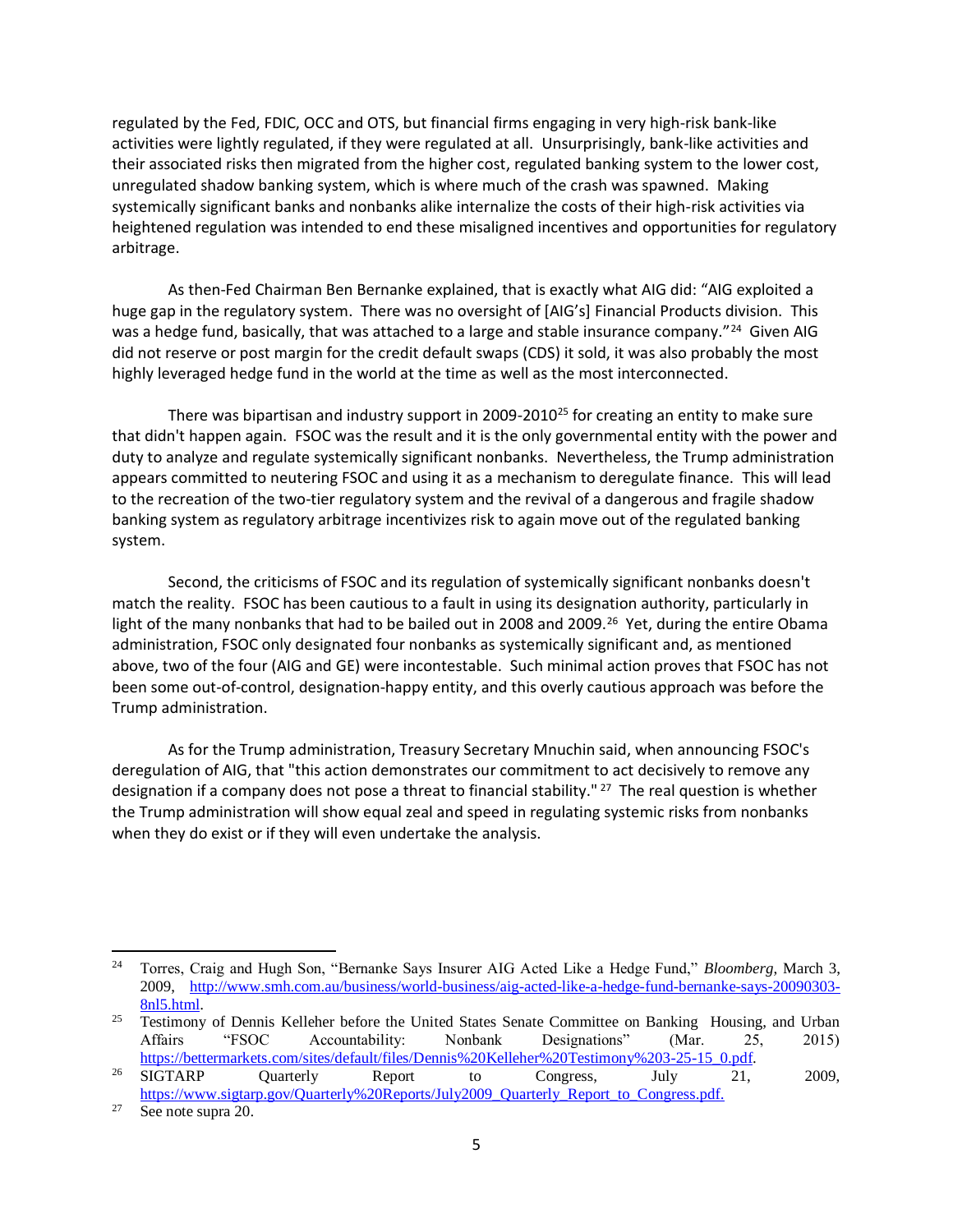Third, as detailed by the members of FSOC who dissented from the vote<sup>28</sup>, there's a very good case to be made that AIG is actually still a systemically significant nonbank that does not qualify to be de-designated on the merits. The Center for American Progress issued an extensive report coming to the same conclusion. <sup>29</sup>

Fourth, AIG is not just any systemically significant nonbank. Unsupervised in the years before the 2008 crash, AIG was one of the most reckless financial firms in the world and a leading cause of the crash. Indeed, there's a good case to be made that the crisis and crash would have been less severe, shorter and more manageable if AIG's actions hadn't enabled the fraudulent subprime bubble to be supersized: by the end of 2007, AIG had written \$527 billion of insurance (called "credit default swaps" or CDS) on collateralized debt obligations (CDOs) and other subprime mortgage related derivatives and structured products, among other toxic assets. By one calculation, AIG developed a portfolio that totaled more than \$2.7 trillion notional amount in credit derivatives, with \$1 trillion in contracts with just twelve institutions as counterparties.<sup>30</sup>

Every time AIG sold a CDS, it enabled other reckless market participants (the buyers of the CDS) to keep packaging, selling and distributing worthless toxic assets because they were able to shift their risk of loss to AIG. This in turn created artificial demand for subprime mortgages, which kept the feebased originate-to-distribute predatory mortgage mills running long after they should have collapsed. For accepting all this risk, inflating an historic subprime bubble and, ultimately, ruining so many lives, AIG collected billions in fees, virtually all of which dropped into the bonus pool for AIG's executives because it failed to set aside reserves for this CDS insurance, insanely claiming that it was inconceivable that it could ever lose even "one dollar."<sup>31</sup>

Of course, what really happened was that all these losses were *not* shifted to AIG, but were shifted to taxpayers and the American public. AIG and the other market participants enriched themselves, their shareholders and executives at the expense of the American people, who were forced to cover their losses with a \$182 billion bailout. Brazenly, AIG used some of that bailout money to pay bonuses to some of the very executives who engaged in the reckless activities that bankrupted the company in the first place. Indefensibly, there was no accountability for a single AIG executive (or any other executive or supervisor on Wall Street for that matter). The guilty pocketed their bonuses and victimized Americans paid the bills. That's the definition of "subsidizing one-way bets": privatizing the gains and socializing the losses.

None of that is to deny that AIG has reduced its systemic footprint since the crash. But, that alone should not lead to de-designating AIG, which would require ignoring AIG's uniquely critical and despicable role in the 2008 crash. It would also require ignoring AIG's egregious recidivist history, which

l

<sup>&</sup>lt;sup>28</sup> "Views of Financial Stability Oversight Council Members Regarding Rescission of Determination Regarding American International Group, Inc. (AIG)," October 2, 2017, [https://www.treasury.gov/initiatives/fsoc/news/Documents/Member\\_Views.pdf.](https://www.treasury.gov/initiatives/fsoc/news/Documents/Member_Views.pdf)

<sup>&</sup>lt;sup>29</sup> Center for American Progress, "Deregulating AIG Was a Mistake," October 11, 2017, [https://www.americanprogress.org/issues/economy/reports/2017/10/11/440570/deregulating-aig-mistake/.](https://www.americanprogress.org/issues/economy/reports/2017/10/11/440570/deregulating-aig-mistake/) 

<sup>30</sup> Johan A. Lybeck, "A Global History of the Financial Crash of 2007-10," Cambridge University Press, December 5, 2011,<https://www.amazon.com/Global-History-Financial-Crash-2007-10/dp/1107011493> .

<sup>&</sup>lt;sup>31</sup> "It is hard for us, without being flippant, to even see a scenario within any kind of realm of reason that would see us losing one dollar in any of those transactions." Joseph J. Cassano, AIG FP CEO, August 2007, quoted in Gretchen Morgenson, "Behind Insurer's Crisis, Blind Eye to a Web of Risks," The New York Times, September 27, 2008,<http://www.nytimes.com/2008/09/28/business/28melt.html>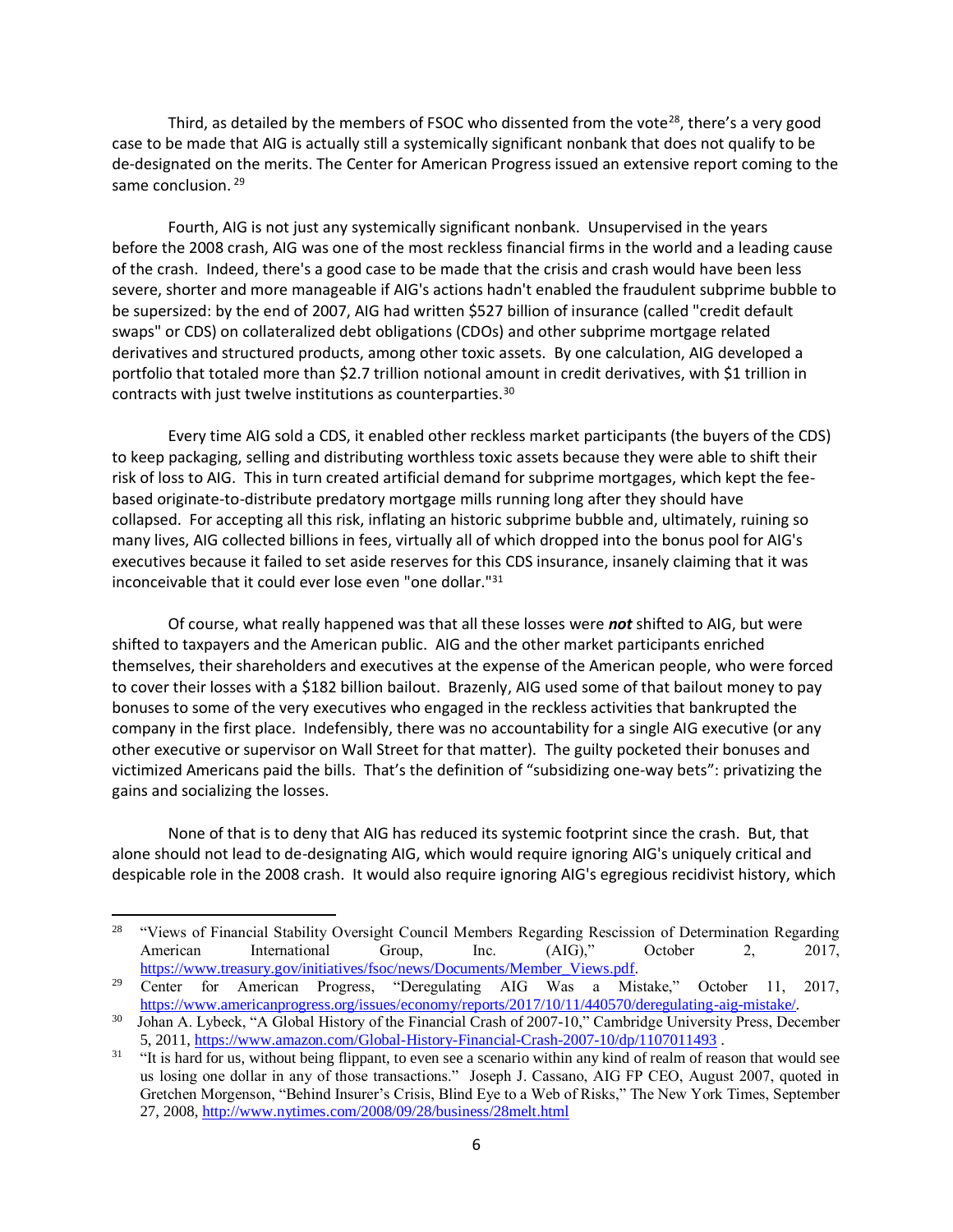was detailed by William D. Cohan in "The Fall of AIG: The Untold Story"<sup>32</sup> as well as in two books: Roddy Boyd's *Fatal Risk*<sup>33</sup> and Jesse Eisinger's new book *The Chickenshit Club*. 34

Fifth, the issue isn't de-designation or having a so-called "off ramp" once designated. There is no "Hotel California" problem where you can check in, but you can't check out. Given GE's high risk financial activities before the crash and its 2008 bailout, it was appropriately designated as a systemically significant nonbank.<sup>35</sup> Post-crash, it dramatically and comprehensively de-risked, which led to it being de-designated by FSOC during the Obama administration pursuant to its procedures.<sup>36</sup> That was appropriate.<sup>37</sup> However, GE, unlike AIG, didn't have a history of taking enormous reckless risks, abysmal to nonexistent risk management and repeated management failures.

Where does all that lead? Should a firm designated as a systemically significant non-bank remain so forever? Of course not. How then to deal with AIG and other systemically significant nonbanks, including those that de-risk? Former Goldman Sachs banker and current Bloomberg View Columnist Matt Levine wrote the most concise, sensible, appropriately broad and historically-informed answer to these questions,<sup>38</sup> which merits quoting in full:

Part of the point of designating companies as 'systemically important financial institutions,' and imposing higher capital and regulatory requirements on them, is to make them stop being systemically important. 'Break up the banks,' people say, and one way to break up the banks is by making life difficult for the ones that stay un-broken-up.

And so a SIFI designation -- and also more generally its painful hangover from the financial crisis -- seems to have driven American International Group Inc. to divest businesses, shrink itself and improve its capitalization. 'This company has dramatically changed its risk profile and controls since the financial crisis,' says its chief executive officer. That's good!

<sup>32</sup> William Cohan, "The Fall of AIG: The Untold Story," *Institutional Investor*, April 7, 2010, [https://www.institutionalinvestor.com/article/b150qdkrd30ggk/the-fall-of-aig-the-untold](https://www.institutionalinvestor.com/article/b150qdkrd30ggk/the-fall-of-aig-the-untold-story?ArticleId=2460649&single=true#.WdGfCVtSzmE)[story?ArticleId=2460649&single=true#.WdGfCVtSzmE.](https://www.institutionalinvestor.com/article/b150qdkrd30ggk/the-fall-of-aig-the-untold-story?ArticleId=2460649&single=true#.WdGfCVtSzmE) His book, "House of Cards: A Tale of Hubris and Wretched Excess on Wall Street," *Doubleday*, March 10, 2009, about Bear Stearns and the subprime mortgage market is also well worth reading: [https://www.amazon.com/House-Cards-Hubris-Wretched-](https://www.amazon.com/House-Cards-Hubris-Wretched-Excess/dp/0767930894)[Excess/dp/0767930894](https://www.amazon.com/House-Cards-Hubris-Wretched-Excess/dp/0767930894) .

<sup>33</sup> Roddy Boyd, "Fatal Risk: A Cautionary Tale of AIG's Corporate Suicide," *John Wiley & Sons, Inc*., April 5, 2011, [https://www.amazon.com/Fatal-Risk-Cautionary-Corporate-Suicide/dp/0470889802.](https://www.amazon.com/Fatal-Risk-Cautionary-Corporate-Suicide/dp/0470889802)

<sup>34</sup> Jesse Eisinger, "The Chickenshit Club: Why the Justice Department Fails to Prosecute Executives" *Simon & Schuster*, July 11, 2017, [https://www.amazon.com/Chickenshit-Club-Department-Prosecute-](https://www.amazon.com/Chickenshit-Club-Department-Prosecute-Executives/dp/1501121367)[Executives/dp/1501121367.](https://www.amazon.com/Chickenshit-Club-Department-Prosecute-Executives/dp/1501121367) 

<sup>35</sup> "Basis for the Financial Stability Oversight Council's Final Determination Regarding General Electric Capital Corporation, Inc.," July 8, 2013, [https://www.treasury.gov/initiatives/fsoc/designations/Documents/Basis%20of%20Final%20Determination%20](https://www.treasury.gov/initiatives/fsoc/designations/Documents/Basis%20of%20Final%20Determination%20Regarding%20General%20Electric%20Capital%20Corporation,%20Inc.pdf) [Regarding%20General%20Electric%20Capital%20Corporation,%20Inc.pdf](https://www.treasury.gov/initiatives/fsoc/designations/Documents/Basis%20of%20Final%20Determination%20Regarding%20General%20Electric%20Capital%20Corporation,%20Inc.pdf)

<sup>36</sup> Financial Stability Oversight Council "Basis for the FSOC's Rescission of Its Determination Regarding GE Capital Global Holdings, LLC," June 28, 2016, [https://www.treasury.gov/initiatives/fsoc/designations/Documents/GE%20Capital%20Public%20Rescission%2](https://www.treasury.gov/initiatives/fsoc/designations/Documents/GE%20Capital%20Public%20Rescission%20Basis.pdf) [0Basis.pdf](https://www.treasury.gov/initiatives/fsoc/designations/Documents/GE%20Capital%20Public%20Rescission%20Basis.pdf)

<sup>&</sup>lt;sup>37</sup> Amrita Mainthia, "U.S. Regulators: GE Capital No Longer Systematically Important To The Financial System," GE Reports, June 29, 2016, [https://www.ge.com/reports/u-s-regulators-ge-capital-no-longer-systematically](https://www.ge.com/reports/u-s-regulators-ge-capital-no-longer-systematically-important-to-the-financial-system/)[important-to-the-financial-system/.](https://www.ge.com/reports/u-s-regulators-ge-capital-no-longer-systematically-important-to-the-financial-system/)<br>Matt Levine, "SEC Hacking

<sup>38</sup> Matt Levine, "SEC Hacking and Secret Accounts," *Bloomberg*, September 22, 2017, [https://www.bloomberg.com/view/articles/2017-09-22/sec-hacking-and-secret-accounts.](https://www.bloomberg.com/view/articles/2017-09-22/sec-hacking-and-secret-accounts)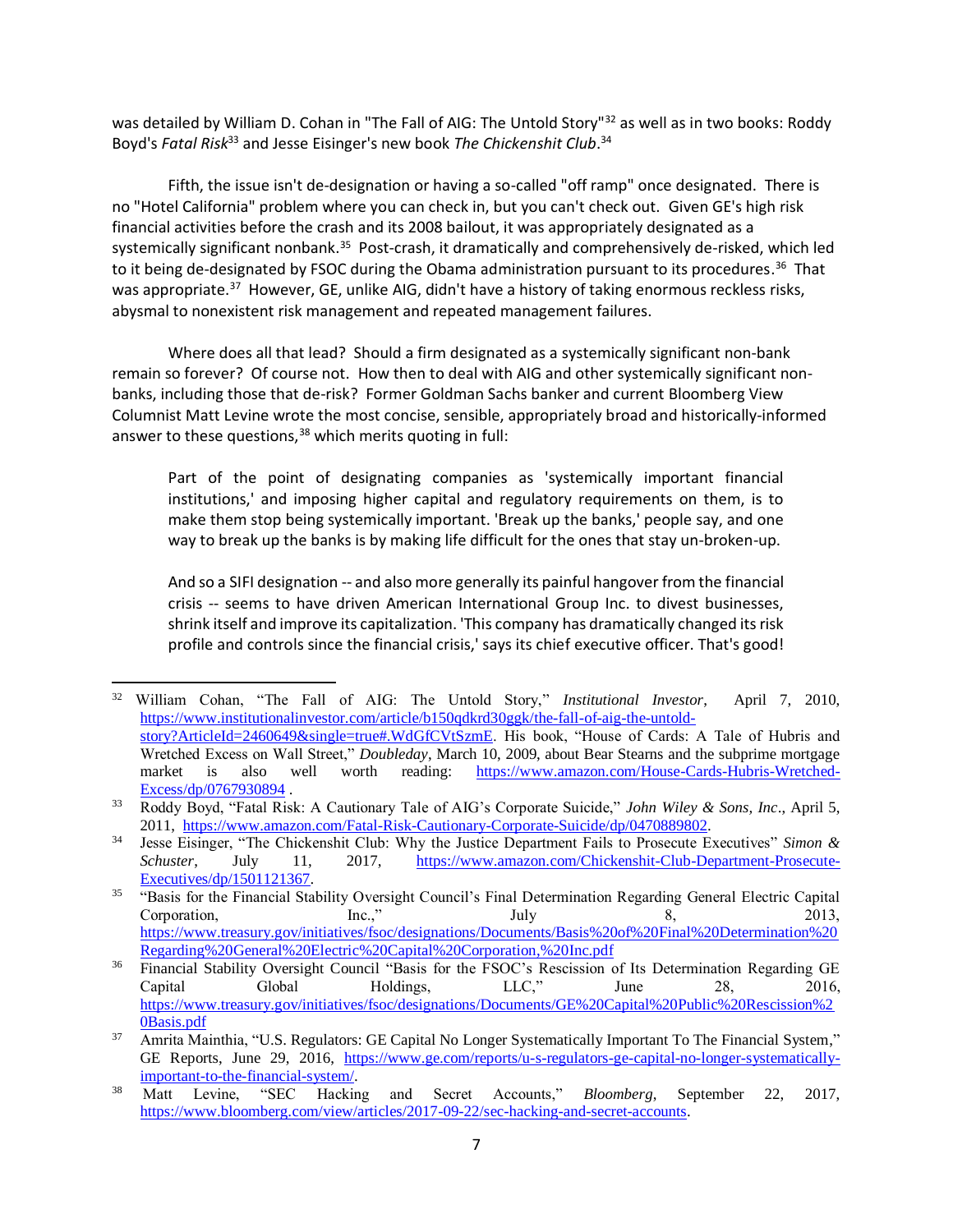That was the point! And AIG has shrunk and transformed so much that now the U.S. Financial Stability Oversight Council is considering removing AIG's SIFI designation.

That's also ... sort of good? SIFI regulation is generally considered a second-best outcome: You'd prefer not to have any systemically important financial institutions whose failure could crash the economy, but if that's not possible, you should at least keep a close eye on them. If keeping a close eye on them encourages them to stop being systemically important, you should reward them for their progress. Giving firms a realistic off-ramp from SIFI status encourages them to shrink and become less systemic. If doing that *doesn't* get you out of SIFI status, then every existing SIFI will have no incentive to shrink, and every incentive to get bigger.

On the other hand, you know, *it's AIG*. It was at the center of the global financial crisis, as an under-regulated non-bank that took on massive risks whose implications were not well understood by regulators or the rest of the financial system. It would not be totally unreasonable to say that its punishment for that should be to remain a SIFI for the rest of eternity.

He's right. That is the right outcome: regulate systemically significant nonbanks to protect the economy and deregulate them if, like GE, they appropriately de-risk (which will incentivize some to do so), but not AIG. Given AIG was so egregiously reckless, required an unlimited bailout, used part of the bailout to pay bonuses to some of the very executives who were involved in the insane risks the company took and was a recidivist miscreant, it should be kept on heightened watch for a very, very long time. Maybe not for "the rest of eternity," but certainly for more than a mere nine years after AIG's key role in blowing up the country's financial system and spreading contagion around the globe.<sup>39</sup>

FSOC's action will again leave AIG unsupervised as a reckless recidivist free to return to its highrisk gambling. This is *not* speculation: at the same time it was deregulated, the *Financial Times* reported<sup>40</sup> that "a team of federal officials who have been stationed within  $[AG]$  to monitor its activities will be heading for the exit" and AIG can now go back to doing whatever it wants, including making large acquisitions, which the CEO said it is going to do. As Bloomberg News put it, "AIG Is No Longer Too Big To Fail, So Now It Wants To Get Bigger,"<sup>41</sup> which the *Financial Times* pointed out "will be a reversal for AIG, which since the crisis has shed assets around the world ... in a push to become smaller and simpler."<sup>42</sup> That, of course, was the basis FSOC just used to justify de-designating AIG, which is immediately changing course.

The net result: AIG will now be *less* regulated than before the 2008 crash. AIG will be "supervised" by state insurance regulators, which have no capacity to regulate a gigantic global financial company like AIG. Before the crash, AIG was ostensibly also supervised by the OTS as a Savings and Loan Holding Company (SLHC), which are now supervised by the Fed because the disreputable OTS was

l

<sup>&</sup>lt;sup>39</sup> AIG's collapse had systemic global implications because 13 of its top 20 counterparties were non-US financial institutions: "AIG Discloses Counterparties to CDS, GIA and Securities Lending Transactions," March 15, 2009, <https://www.nytimes.com/interactive/projects/documents/aig-bailout-disclosed-counterparties> .

<sup>40</sup> See supra notes 20 and 21.

<sup>&</sup>lt;sup>41</sup> Sonali Basak and Katherine Chiglinsky, "AIG Is No Longer Too Big to Fail, So Now It Wants to Get Bigger," *Bloomberg*, September 29, 2017, [https://www.bloomberg.com/news/articles/2017-09-29/as-aig-sheds-too-big](https://www.bloomberg.com/news/articles/2017-09-29/as-aig-sheds-too-big-to-fail-it-sets-sights-on-getting-bigger)[to-fail-it-sets-sights-on-getting-bigger.](https://www.bloomberg.com/news/articles/2017-09-29/as-aig-sheds-too-big-to-fail-it-sets-sights-on-getting-bigger)

See supra notes 20 and 21.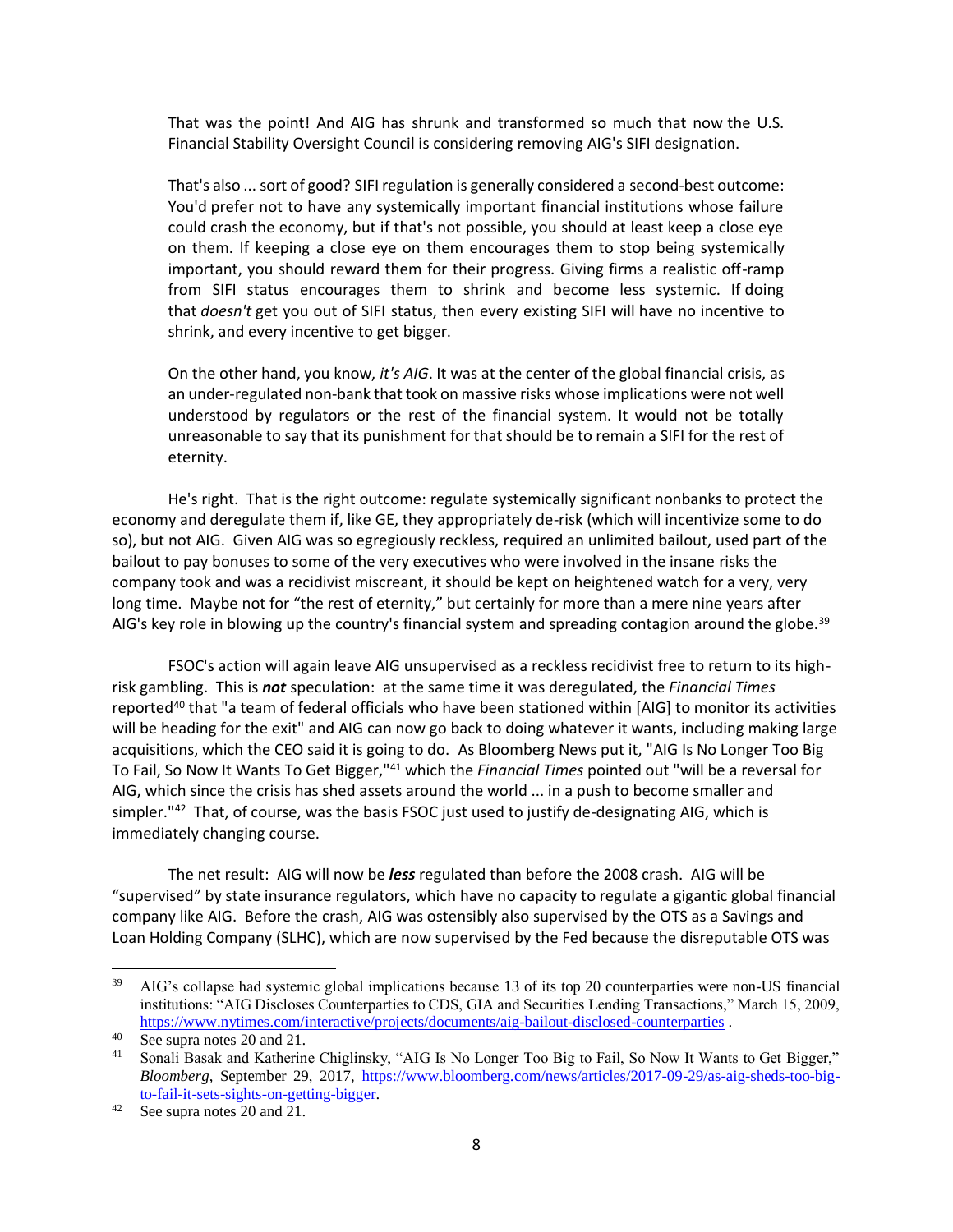eliminated in Dodd-Frank. However, in 2014, AIG deregistered as a SLHC and therefore is not subject to federal supervision.

Matt Levine again concisely captured how this action will incentivize a bailout culture that will lead to a bailout cycle:

[G]iven AIG's centrality to the last crisis -- *and its* plans to start growing again-- it does seem a little ominous. What if the entire cycle plays out entirely within AIG? Regulations were loosened [in the years before the 2008 crash], AIG grew big and reckless, it crashed the economy [in 2008], regulations were tightened [2013], AIG got small and cautious [2016], everyone forgave it, regulations were loosened [2017], and now AIG can grow again. What comes next? 43

It seems pretty clear that irresponsible risk taking, big bonuses, failure and more bailouts is "what comes next."

The message this sends to gigantic financial firms and their executives -- that recklessness and lawbreaking pays – could not be worse. The odds of AIG and other financial firms repeating their grossly deficient and irresponsible ways is almost certain given the perverse incentives created by the bailouts, lack of accountability and irresistible riches recklessness generates for executives.

When added to the other deregulatory moves the Trump administration is signaling (from Treasury, the SEC, the CFTC, the Fed and elsewhere), this action and attitude makes "subsidizing one way bets" the de facto policy of the Trump administration. It is difficult to see how this will not create a culture that will inevitably lead to more crashes and more bailouts. Why? Because "the entire cycle [**will not**] play out entirely within AIG" (as postulated by Levine above), but will infect all of Wall Street and finance as it did before.

That is the unsettling and undeniable truth behind former Citigroup CEO Chuck Prince's infamous quote: "As long as the music is playing, you've gotta get up and dance...."<sup>44</sup> Morgan Stanley's CEO John Mack made the same point after the crash when he said "We cannot control ourselves. You [lawmakers and regulators] have to step in and control the Street. Regulators? We just love them."<sup>45</sup> Once any one of the designated or non-designated systemically significant financial firms starts to engage in high-risk, high return activities, the competitive pressures due to rising revenues, profits, bonuses and stock prices will push them all into a competitive spiral without breaks, which can only be stopped – if at all – by unconflicted, courageous, "grown, intelligent people," as Fed Vice Chair Fischer stated (as discussed below).

l

<sup>43</sup> Matt Levine, "SEC Hacking and Secret Accounts," *Bloomberg*, September 22, 2017, <https://www.bloomberg.com/view/articles/2017-09-22/sec-hacking-and-secret-accounts> (internal link omitted).

<sup>44</sup> Michiyo Nakamoto and David Wighton, "Citigroup chief stays bullish on buy-outs," *Financial Times*, July 9, 2007, [https://www.ft.com/content/80e2987a-2e50-11dc-821c-0000779fd2ac.](https://www.ft.com/content/80e2987a-2e50-11dc-821c-0000779fd2ac)

<sup>45</sup> "Regulators? We Just Love 'em, says John Mack," *The Evening Standard*, November 19, 2009, <https://www.standard.co.uk/business/regulators-we-just-love-em-says-john-mack-6744822.html> ; "Morgan Stanley's Mack: 'We Cannot Control Ourselves," Dealbook, *The New York Times*, November 19, 2009, <https://dealbook.nytimes.com/2009/11/19/morgan-stanleys-mack-we-cannot-control-ourselves/>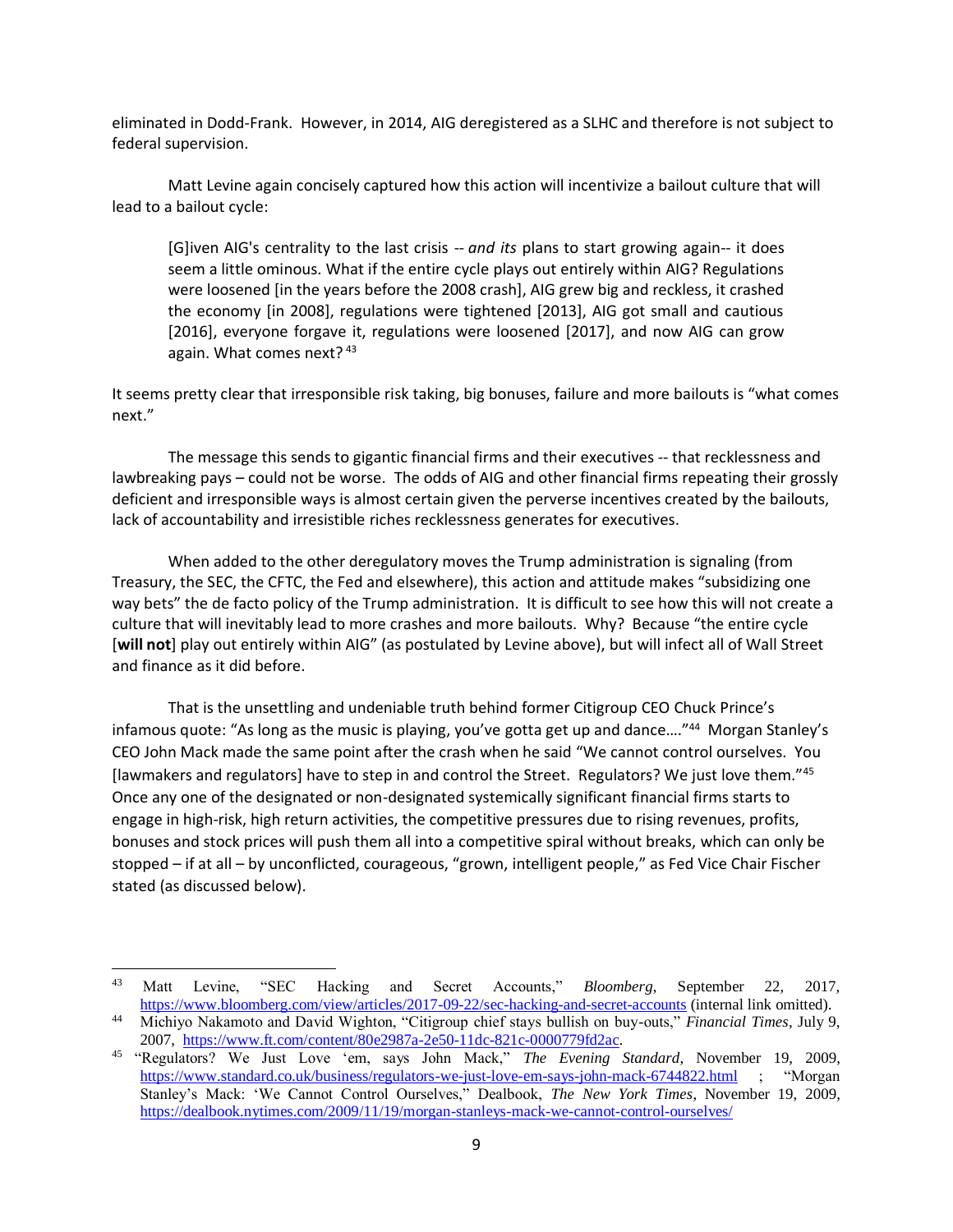### **The Claimed Basis for Deregulation is Contradicted by Data and Is Based on the False Choice Between Financial Protection Rules and Economic Growth**

Remarkably, the stated reasons for the deregulatory actions of the Trump administration are baseless. The financial industry and its allies attacked financial reform generally and Dodd-Frank in particular as so burdensome and onerous that banks would not be profitable, which would lead to lower lending and therefore less economic and job growth. Those unending "sky-will-fall" claims have been bellowed by the industry in response to virtually every proposed law, rule and regulation since the Great Depression of the 1930s. They have been equally consistently disproved over the decades, including most recently, but that has not stopped the industry, its allies and the Trump administration from repeating them nonstop.

Contrary to these claims, it is simply not the case that financial protection rules, on the one hand, and bank profitability and lending as well as economic growth, on the other, are mutually exclusive. In fact, a strong banking sector and durable, sustainable economic growth require effective financial protection rules that ensure a balanced, competitive financial sector working in support of the real economy, jobs, savings, education, a secure retirement and a rising standard of living. In addition, financial crashes are the ultimate growth and job killer<sup>46</sup> (as proved by the costs of the 2008 crash<sup>47</sup>) and, as Wall Street titans Chuck Prince and John Mack admitted, without rules to stop the inevitable excesses of finance, another horrific crash is inevitable.

America's financial system is today much better capitalized and much less leveraged, with lower risk, than it was before the 2008 financial crisis,<sup>48</sup> while still lending to and supporting the productive economy and economic growth. This has been amply demonstrated. For example, the FDIC reported that the financial sector is seeing record profits, the rate of loan growth for the industry remains above the growth rate of GDP, and loan balances for community banks are up an astonishing 7.7 percent year-over-year.<sup>49</sup>

The FDIC Chairman reviewed this data in recent testimony before the Senate Banking Committee and noted "…[A]nnual increases in industry net income have averaged 7.8 percent per year since 2011. FDIC-insured institutions reported a record \$171.3 billion in net income in 2016, marking a net increase of 44 percent over the past five years."<sup>50</sup> The American Banker also reviewed the evidence and concluded:

<sup>46</sup> "Wall Street is not a job creator. Wall Street is a job killer… of historic proportions," Better Markets, July 10, 2012: [https://bettermarkets.com/blog/wall-street-not-job-creator-wall-street-job-killer%E2%80%A6-historic](https://bettermarkets.com/blog/wall-street-not-job-creator-wall-street-job-killer%E2%80%A6-historic-proportions)[proportions.](https://bettermarkets.com/blog/wall-street-not-job-creator-wall-street-job-killer%E2%80%A6-historic-proportions)

<sup>47</sup> *See* Better Markets, The Cost of the Crisis \$20 Trillion and Counting (July 20, 2015), *available at* [https://bettermarkets.com/sites/default/files/Better%20Markets%20-%20Cost%20of%20the%20Crisis.pdf.](https://bettermarkets.com/sites/default/files/Better%20Markets%20-%20Cost%20of%20the%20Crisis.pdf)

 $48$  That is not to suggest that the capitalization of systemically significant financial institutions is adequate. It is not, as FDIC Vice Chairman Tom Hoenig has repeated detailed, most recently in a July 31, 2017 letter to Chairman Crapo and Ranking Member Brown of the Senate Committee on Banking, Housing and Urban Affairs, available here: [https://www.fdic.gov/about/learn/board/hoenig/hoenigletter07-31-2017.pdf,](https://www.fdic.gov/about/learn/board/hoenig/hoenigletter07-31-2017.pdf) and in his discussion of "owner equity capital" in "Deposit Insurance: Addressing the Moral Hazard Effect," October 11, 2017, <https://www.fdic.gov/news/news/speeches/spoct1117.html> .

<sup>&</sup>lt;sup>49</sup> "Quarterly Banking Profile: First Quarter 2017," Federal Deposit Insurance Corporation, [https://www.fdic.gov/bank/analytical/qbp/2017mar/qbp.pdf.](https://www.fdic.gov/bank/analytical/qbp/2017mar/qbp.pdf) 

<sup>&</sup>lt;sup>50</sup> Statement of Martin J. Gruenberg, Chairman, Federal Deposit Insurance Corporation, on Fostering Economic Growth: Regulator Perspective before the Committee on Banking, Housing, and Urban Affairs, United States Senate, June 22, 2017, [https://www.fdic.gov/news/news/speeches/spjun2217.pdf.](https://www.fdic.gov/news/news/speeches/spjun2217.pdf)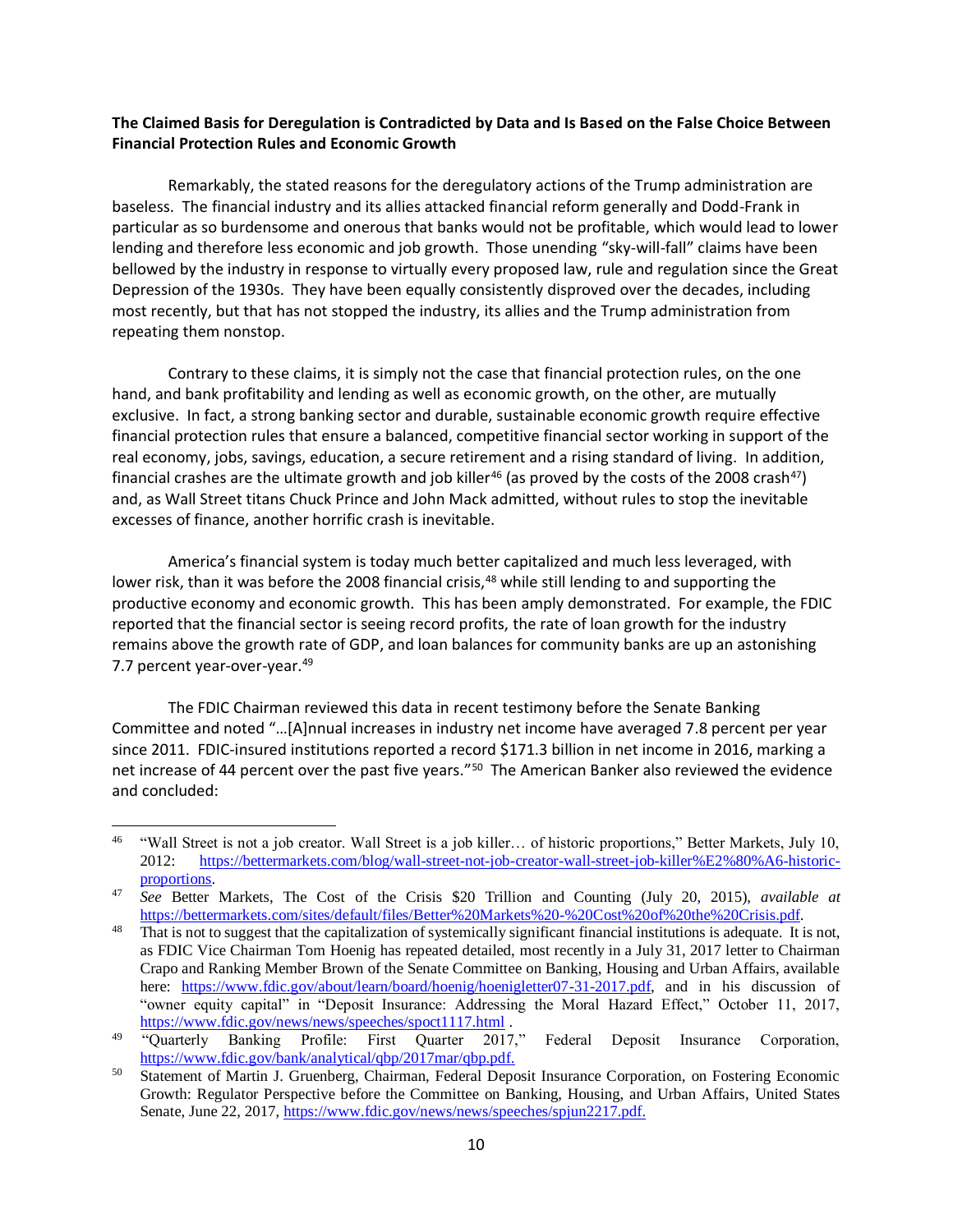Republicans have repeatedly asserted that the 2010 financial reform law has increased the cost of consumer lending and cut off access to credit. ... Yet the available data indicates otherwise. Consumer credit has roared back in the six years since Dodd-Frank, with a 46% jump in outstanding consumer credit to \$3.8 trillion. ... *[T]he fact remains that mortgage, auto and credit card lending have all gone up since 2010*. [Mortgage] lending standards are as loose as they've been since the downturn. ... Auto lending has been on a tear since the financial crisis .... Credit card lending has returned to pre-crisis levels with total lending hitting an all-time high of \$996 billion. ...<sup>51</sup>

Bloomberg reached a similar conclusion:

 $\overline{\phantom{0}}$ 

Lending declined initially after 2008, when the entire banking industry was almost wiped out by the collapse of the U.S. housing market. But it's grown steadily since then, expanding by 6 percent a year since 2013, far faster than the economy. Banks now have a record \$9.1 trillion of loans outstanding.<sup>52</sup>

The Federal Reserve Board Chair testified before the Senate Banking Committee that commercial and industrial lending has surged in recent years, along with industry profits:

There's much more capital in the banking system. U.S. banks are generally considered quite strong, relative to their [international] counterparts. They built up capital quickly, partly as a result of our insistence that they do so, following the financial crisis….They're gaining market share and they remain quite profitable.<sup>53</sup>

Former Federal Reserve Board Chair Paul Volcker made similar observations in April 2017 in remarks to the Bretton Woods Committee:

[C]laims that Dodd-Frank and other regulatory approaches have somehow gravely damaged the effective functioning of American financial markets, the commercial banking system, and prospects for economic growth simply do not comport with the mass of the evidence before us. Here we are in 2017 with a near fully employed economy, close to stable prices, bank profits at a new record, and the return on banking assets again exceeding one percent. Loans at both large and small banks are at new highs, double the pre-crisis years. In fact, loan growth has again been exceeding growth in nominal GDP.<sup>54</sup>

These statements and data, gathered years after Dodd-Frank was passed and substantially implemented, provide real-time, real-life evidence that financial protection rules have not damaged the banks or the economy. Rather, they have created the conditions for sustained economic growth,

<sup>51</sup> Kate Berry, "Four Myths in the Battle over Dodd-Frank," *American Banker*, March 10, 2017, <https://www.americanbanker.com/news/four-myths-in-the-battle-over-dodd-frank> (emphasis added)

<sup>&</sup>lt;sup>52</sup> Zeke Faux, Yalman Onaran, and Jennifer Surane, "Trump Cites Friends to Say Banks Aren't Making Loans. They Are," *Bloomberg*, February 4, 2017, [https://www.bloomberg.com/news/articles/2017-02-04/trump-cites-friends](https://www.bloomberg.com/news/articles/2017-02-04/trump-cites-friends-to-say-banks-aren-t-making-loans-they-are)[to-say-banks-aren-t-making-loans-they-are](https://www.bloomberg.com/news/articles/2017-02-04/trump-cites-friends-to-say-banks-aren-t-making-loans-they-are) (emphasis added).

<sup>53</sup> Jeff Cox., "Yellen: Trump is completely wrong that banks aren't lending," *CNBC*, February 14, 2017, [http://www.cnbc.com/2017/02/14/janet-yellen-banks-are-lending-and-quite-profitable.html.](http://www.cnbc.com/2017/02/14/janet-yellen-banks-are-lending-and-quite-profitable.html)

<sup>&</sup>lt;sup>54</sup> Remarks by Paul A. Volcker at the 2017 Annual Meeting of the Bretton Woods Committee, April 19, 2017, [https://www.volckeralliance.org/sites/default/files/attachments/Paul%20Volcker\\_Bretton%20Woods%20Speec](https://www.volckeralliance.org/sites/default/files/attachments/Paul%20Volcker_Bretton%20Woods%20Speech_19Apr2017.pdf) [h\\_19Apr2017.pdf.](https://www.volckeralliance.org/sites/default/files/attachments/Paul%20Volcker_Bretton%20Woods%20Speech_19Apr2017.pdf)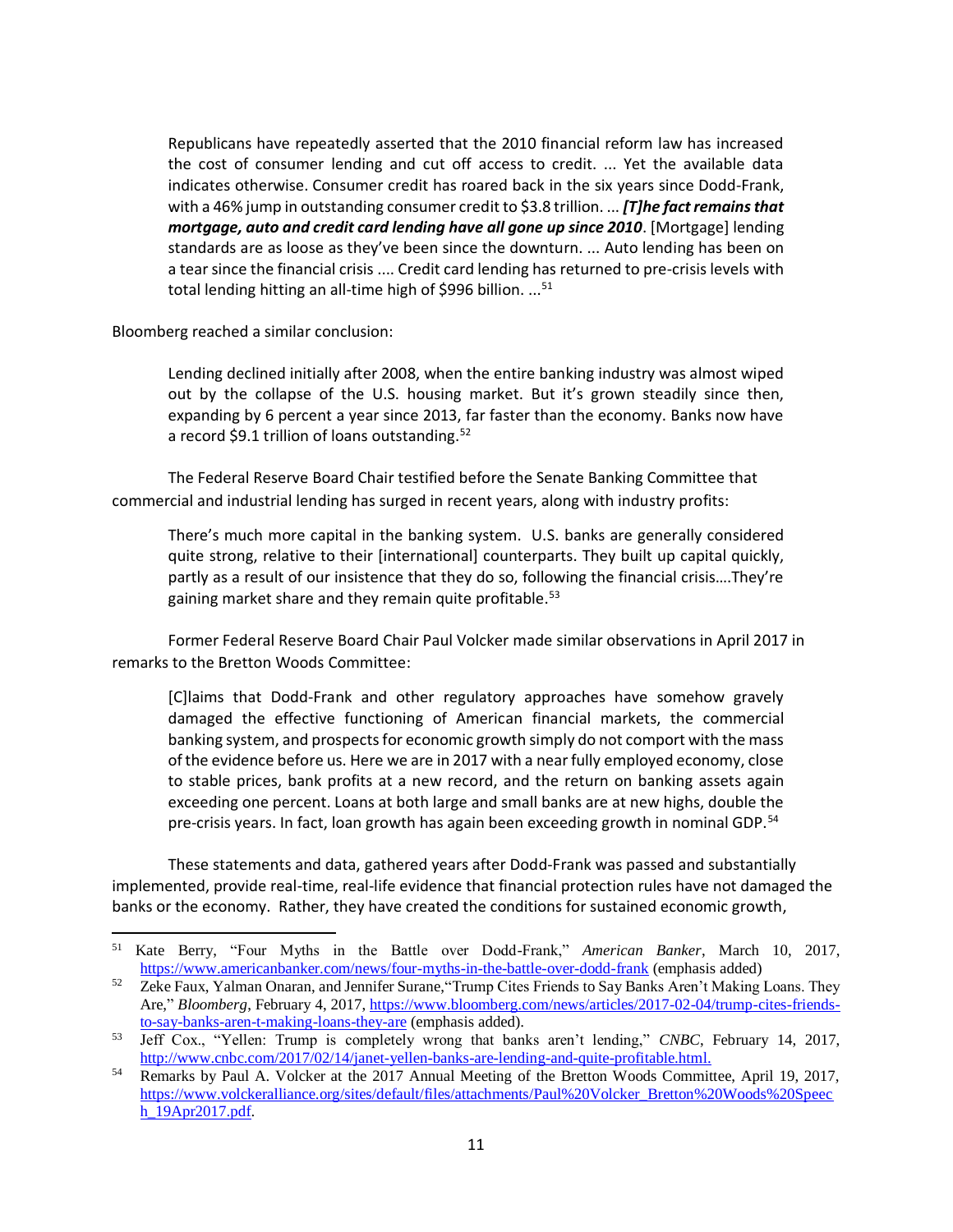broader prosperity and reduced inequality, which, if the financial protection rules are allowed to continue working, should become durable and sustainable.

Additional evidence of this comes from comparison to European banks: according to the European Banking Authority, "The EU banking sector continues to struggle with high levels of nonperforming loans (NPLs), low profitability and efforts to restore confidence, notwithstanding the steady strengthening of the capital base."<sup>55</sup> What accounts for the difference between the US and European banks? The U.S. took comprehensive action to stabilize the financial system, as explained by President Trump's National Economic Council Chairman Gary Cohn, who spoke to Bloomberg TV in 2016 when he was serving as President of Goldman Sachs:

Almost all US banks took our medicine [recapitalizing, restructuring and implementing financial reform rules] early. We went out and raised capital really early in the process and then we went out and raised capital a second time….We really built our balance sheet up. We really de-leveraged ourselves. We really built enormous excess liquidity….And we made ourselves as financially secure as we could. We're subject to enormously robust stress tests here in the United States, and I give the Fed enormous credit for what they've done in stress testing the major banks here in the United States. [It's t]o the point where no one should question the viability of the big U.S. banks. I think some of the European banks have been slow to getting themselves recapitalized and getting their financial balance sheet in the best place it can be.<sup>56</sup>

Mr. Cohn's emphasis on the importance of increased capital has been definitively established by recent robust data-driven academic work establishing that better capitalized banks have higher rates of lending and a lower cost of capital throughout the business cycle. In particular, Morris Goldstein's new book, *Banking's Final Exam: Stress Testing and Bank-Capital Reform*, <sup>57</sup> undertakes a rigorous review of the data and analysis, demonstrating that 14% to 18% capital levels for the 8 U.S. G-SIBs (and a sliding scale for smaller banks) would be appropriate with negligible impact on lending. The understated summary of the analysis is worth considering in full:

At the heart of the banking industry's opposition to much higher capital requirements is the assertion that higher bank capital requirements will depress bank lending and thereby reduce output and employment in the economy. This assertion is increasingly at odds with the empirical evidence – as well as with the appraisals of senior bank supervisors.…Better capitalized banks lend more, not less, than weakly capitalized ones. One recent impressive study, which looked at 105 large banks from advanced economies over the 1994-2012 period, finds that after holding other factors constant, a 1%-point increase in the equity to total assets ratio (i.e., the leverage ratio) is associated with a

 $\overline{\phantom{0}}$ 

<sup>&</sup>lt;sup>55</sup> "Risk Assessment of the European Banking System," European Banking Authority, December 2016, [https://www.eba.europa.eu/documents/10180/1315397/EBA+Risk+Assessment+Report\\_December+2016.pdf.](https://www.eba.europa.eu/documents/10180/1315397/EBA+Risk+Assessment+Report_December+2016.pdf)

<sup>56</sup> Dakin Campbell, "U.S. Banks Safer Than Europeans Due to Early Medicine, Cohn Says," Bloomberg, February 9, 2016, [https://www.bloomberg.com/news/articles/2016-02-09/u-s-banks-safer-than-europeans-due-to-early](https://www.bloomberg.com/news/articles/2016-02-09/u-s-banks-safer-than-europeans-due-to-early-medicine-cohn-says)[medicine-cohn-says.](https://www.bloomberg.com/news/articles/2016-02-09/u-s-banks-safer-than-europeans-due-to-early-medicine-cohn-says)

<sup>57</sup> Morris Goldstein, "Banking's Final Exam: Stress Testing and Bank-Capital Reform," Peterson Institute for International Economics, May 2017, [https://cup.columbia.edu/book/bankings-final-exam/9780881327052.](https://cup.columbia.edu/book/bankings-final-exam/9780881327052)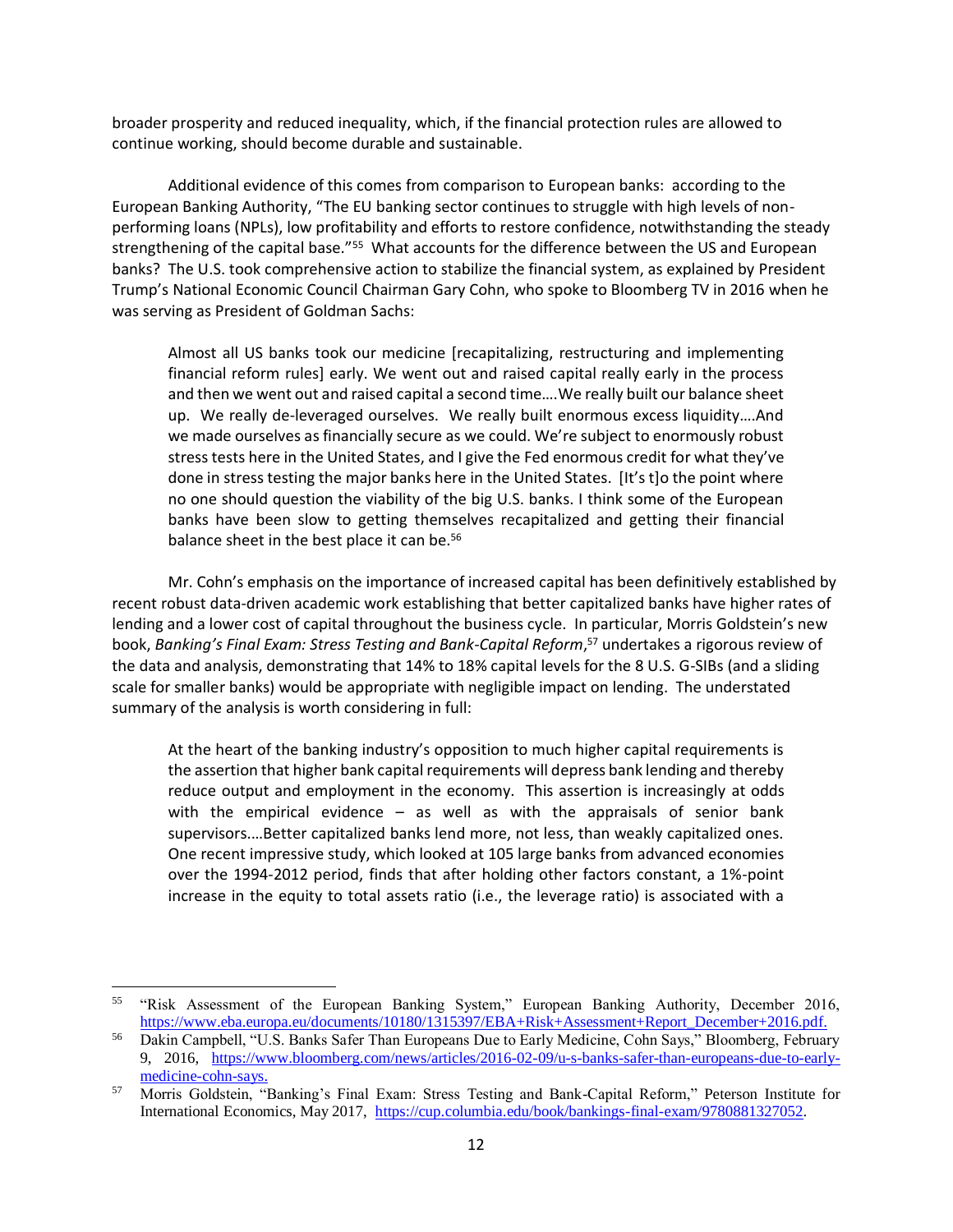0.6% increase in total lending growth. With this empirical finding, a key pillar of the case against much higher capital requirements is taken away.<sup>58</sup>

Thus, the evidence proves that increasing levels of capital has little if any effect on increased lending costs and, therefore, lending and economic growth.

It cannot be denied that US banks and financial institutions are much stronger and more stable today as a direct result of financial protection rules, including but not limited to capital. Moreover, those financial firms are in a much better position to support the real economy and the evidence proves that they are doing so, with lending increasing at twice the rate of economic growth. Thus, while seeking to promote economic growth and jobs is a laudable goal and a social imperative, subpar performance is not related to lending, bank profitability or financial protection rules.<sup>59</sup>

# **Deregulating the Global Too-Big-To-Fail Financial Firms Is "Extremely Dangerous and Extremely Short Sighted," Requiring Grown, Intelligent, Unconflicted People to Step Up and Courageously Lead the Fight Against It**

Some people are prone to exaggeration or overstatement. The Vice Chair of the Federal Reserve Board, Stanley Fischer, is not one of those people. He is the opposite. He is an urbane master of understatement, speaking in soft, measured tones, sometimes barely audible. He was described by the *Financial Times* in a lengthy interview as "self-effacing," "courtly, quietly spoken and unobtrusive." He is, however, a giant voice in finance and financial regulation and he had an important warning about the deregulatory zeal pervading Washington, DC today:

It took almost 80 years after 1930 to have another financial crash that could have been of that magnitude. And now, after 10 years, everybody wants to go back to the status quo before the great financial crisis. I find that really extremely dangerous and extremely short sighted. …[T]he pressure I fear is coming to ease up on the large banks strikes me as very, very dangerous.<sup>60</sup>

He "criticized calls to ease up on stress testing, saying pressure to loosen standards on big banks was 'very, very dangerous.' He argued that the US had yet to deal with the so-called shadow banking system, which operates outside mainstream lenders, calling this a 'terrible mistake'" $61$ :

<sup>58</sup> Morris Goldstein, Banking's Final Exam: Stress Testing and Bank-Capital Reform, *Peterson Institute for International Economics*, 2017, [https://cup.columbia.edu/book/bankings-final-exam/9780881327052.;](https://cup.columbia.edu/book/bankings-final-exam/9780881327052) citing Gambacorta and Shin, *[Why Bank Capital Matters for Monetary Policy,](http://www.bis.org/publ/work558.pdf)* Working Paper 558. Basel: Bank for International Settlements; see also Admati and Hellwig, *[The Bankers' New Clothes: What's Wrong with Banking](https://www.amazon.com/Bankers-New-Clothes-Whats-Banking/dp/0691156840/ref=sr_1_1?ie=UTF8&qid=1495564805&sr=8-1&keywords=anat+admati)  [and What to Do About it](https://www.amazon.com/Bankers-New-Clothes-Whats-Banking/dp/0691156840/ref=sr_1_1?ie=UTF8&qid=1495564805&sr=8-1&keywords=anat+admati)*, Princeton University Press, 2013; Admati and Hellwig *[The Parade of Bankers' New](http://bankersnewclothes.com/wp-content/uploads/2016/01/Parade-Continues-2015.pdf)  [Clothes Continues: 31 Flawed Claims Debunked,](http://bankersnewclothes.com/wp-content/uploads/2016/01/Parade-Continues-2015.pdf)* Revised December 2015; and Tom Hoenig, "The Global Capital Index Semi-Annual Update, April 13, 2017,<https://www.fdic.gov/news/news/speeches/spapr1317.html> .

<sup>59</sup> See, e.g., FDIC Vice Chairman Tom Hoenig data driven analysis showing that if "the 10 largest US Bank Holding Companies were to retain a greater share of their earnings earmarked for dividends and share buybacks in 2017 they would be able to increase loans by more than \$1 trillion, which is greater than 5 percent of annual US GDP." July 31, 2017 letter to Chairman Crapo and Ranking Member Brown of the Senate Committee on Banking, Housing and Urban Affairs, available here: [https://www.fdic.gov/about/learn/board/hoenig/hoenigletter07-31-](https://www.fdic.gov/about/learn/board/hoenig/hoenigletter07-31-2017.pdf) [2017.pdf,](https://www.fdic.gov/about/learn/board/hoenig/hoenigletter07-31-2017.pdf)

<sup>&</sup>lt;sup>60</sup> Sam Fleming, "Stanley Fischer, Fed vice-chair, on the risky business of bank reform," Financial Times, August 16, 2017, [https://www.ft.com/content/e7a9869c-819f-11e7-94e2-c5b903247afd.](https://www.ft.com/content/e7a9869c-819f-11e7-94e2-c5b903247afd)

<sup>61</sup> Id.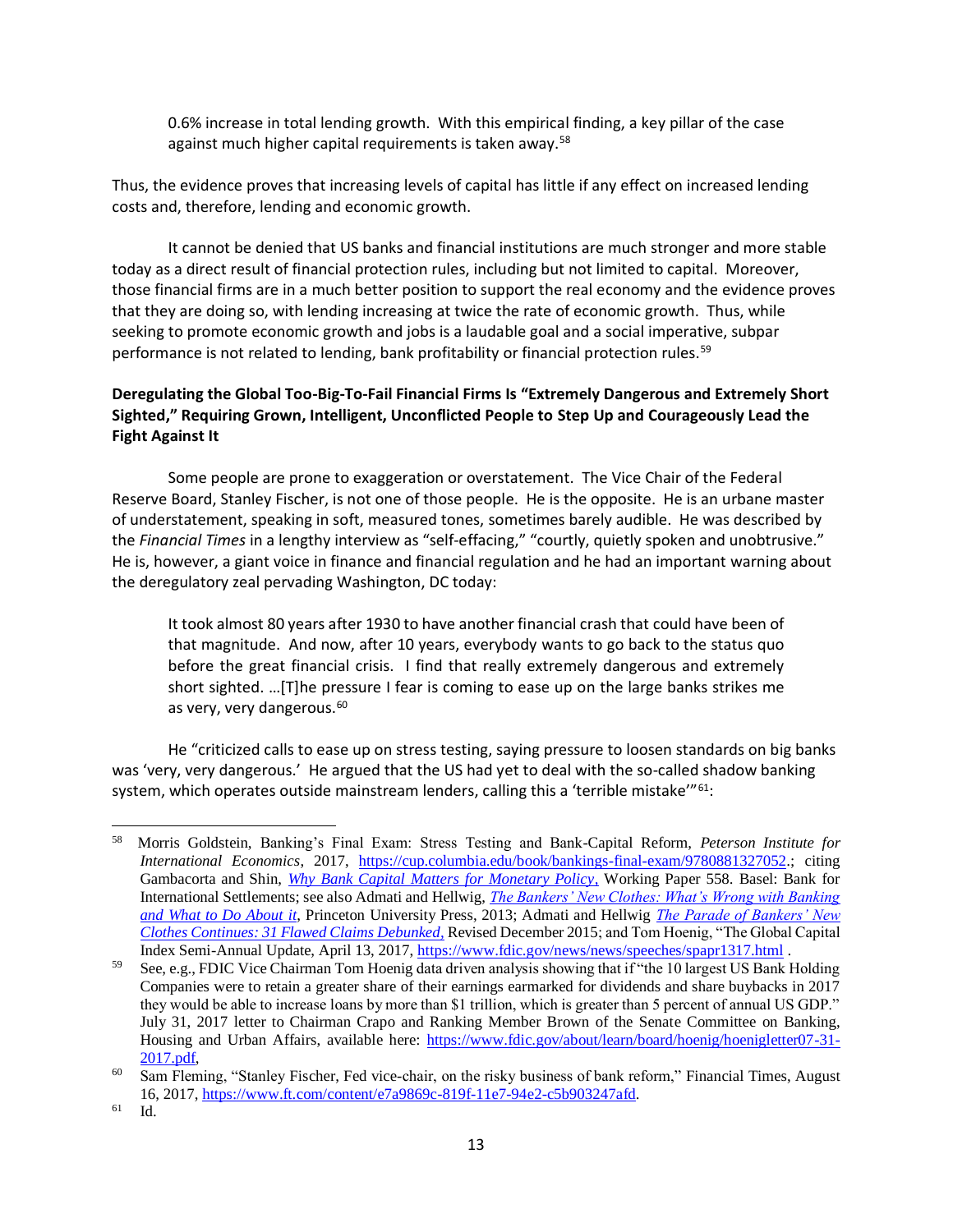I am worried that the US political system may be taking us in a direction that is very dangerous…. One can understand the political dynamics of this thing, but one cannot understand why grown, intelligent people reach the conclusion that [you should] get rid of all the things that you have put in place in the last 10 years.

He called this "mindboggling." "Mindless" is probably a better word. The industry's self-serving and bonus-driven cries for deregulation are as understandable today as they were when Upton Sinclair memorably observed in 1934<sup>62</sup> that:

It is difficult to get a man to understand something when his salary depends on his not understanding it.

That also explains the industry's purchased allies in elected office, its lobbyists, lawyers, PR spinners, academics and so many others. But all the other "grown, intelligent people" Mr. Fischer refers to should know better and should stand up to those letting their salaried-interests trump what is best for the country, the financial system and global stability.

Another understated, dedicated, but relentless and fearless public servant, FDIC Vice Chairman Tom Hoenig, has also recently issued a warning, calling for courage, "guts" and leadership to stand up to the enthusiasms and politics of the moment.<sup>63</sup> While specifically addressing "the role of bank supervision and capital in counterbalancing the moral hazard dilemma," his call to action is broadly applicable. He begins by quoting "Paul Warburg, a German-born New York banker during the Great Depression and an early advocate for the Federal Reserve System, [who] observed this phenomenon as he commented on the public's attitude leading up to the Great Depression": <sup>64</sup>

In a country whose idol is prosperity, any attempt to tamper with conditions in which easy profits are made and people are happy, is strongly resented. It is a desperately unpopular undertaking to dare to sound a discordant note of warning in an atmosphere of cheer, even though one might be able to forecast with certainty that the ice, on which the mad dance was going, was bound to break. Even if one succeeded in driving the frolicking crowd ashore before the ice cracked, there would have been protests that the cover was strong enough and no disaster would have occurred if only the situation had been left alone."<sup>65</sup>

He wryly observes that "[s]uch attitudes can be as prevalent today as they were before the Great Depression. As they develop and as the crowd noise drowns out calls for prudence, supervisors and insurers must force the crowd from the proverbial ice." The same is true for responsible elected officials, regulators, policymakers and academics. As Mr. Hoenig notes, if they fail, they cannot hope to "protect the economy and the public from the inevitable correction and its resulting economic suffering." He correctly observes that "[i]t is exhausting work, and it is most difficult to accomplish in

 $\overline{\phantom{0}}$ 

<sup>62</sup> Upton Sinclair, "I, Candidate for Governor: And How I Got Licked", University of California Press, 1994, [https://www.goodreads.com/book/show/262689.I\\_Candidate\\_for\\_Governor.](https://www.goodreads.com/book/show/262689.I_Candidate_for_Governor)

<sup>63</sup> Tom Hoenig, "Deposit Insurance: Addressing the Moral Hazard Effect," October 11, 2017, <https://www.fdic.gov/news/news/speeches/spoct1117.html> .

<sup>64</sup> Id.

<sup>65</sup> Id., quoting Paul M. Warburg, The Federal Reserve System, Vol I, Addendum II, "The Stock Exchange Crisis of 1929," The Macmillan Company, 1930.